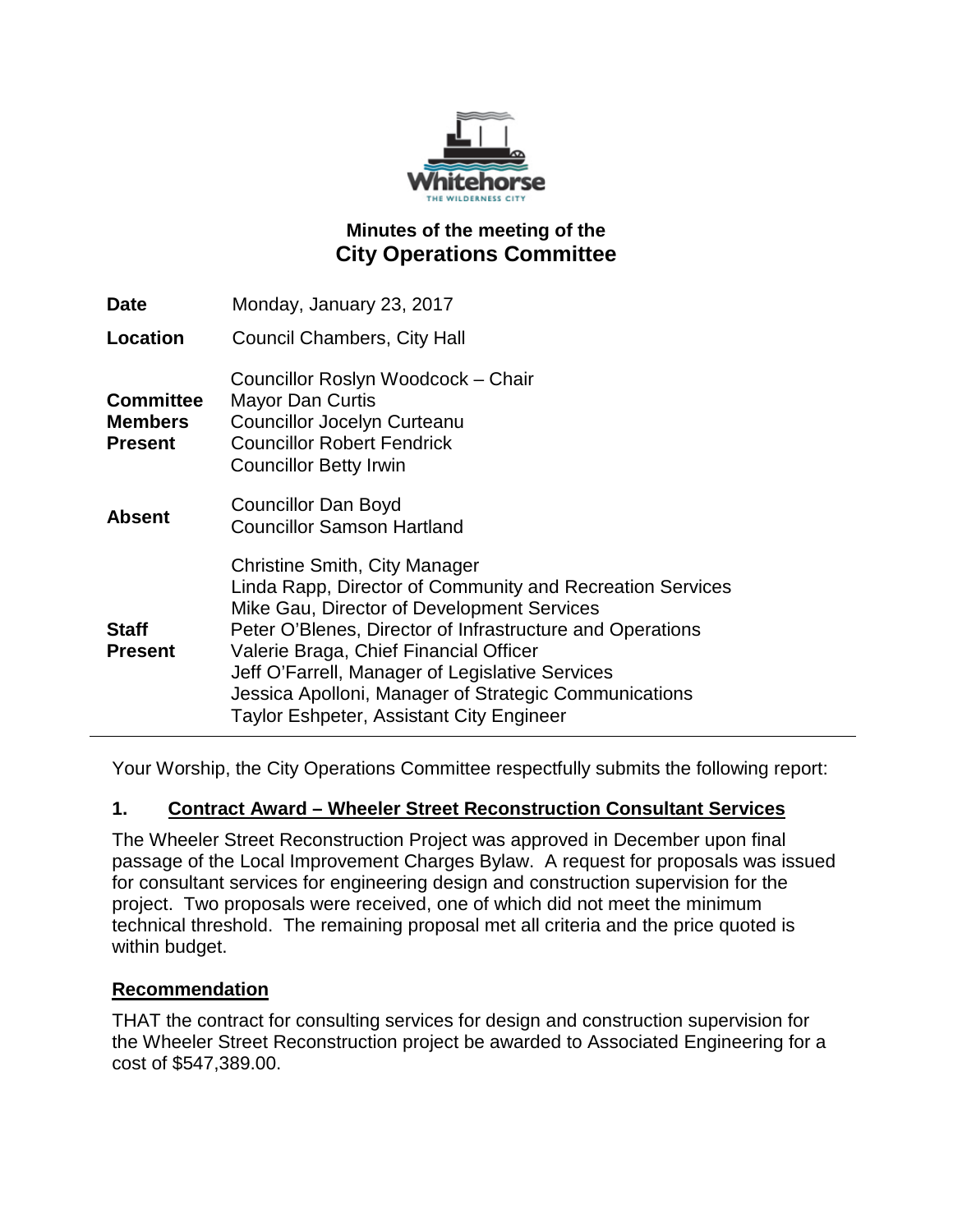

# **Minutes of the meeting of the Community Services Committee**

| <b>Date</b>                                          | Monday, January 23, 2017                                                                                                                                                                                                                                                                                                                                                                                                       |
|------------------------------------------------------|--------------------------------------------------------------------------------------------------------------------------------------------------------------------------------------------------------------------------------------------------------------------------------------------------------------------------------------------------------------------------------------------------------------------------------|
| Location                                             | <b>Council Chambers, City Hall</b>                                                                                                                                                                                                                                                                                                                                                                                             |
| <b>Committee</b><br><b>Members</b><br><b>Present</b> | Councillor Fendrick – Chair<br><b>Mayor Dan Curtis</b><br><b>Councillor Jocelyn Curteanu</b><br><b>Councillor Betty Irwin</b><br><b>Councillor Roslyn Woodcock</b>                                                                                                                                                                                                                                                             |
| <b>Absent</b>                                        | <b>Councillor Dan Boyd</b><br><b>Councillor Samson Hartland</b>                                                                                                                                                                                                                                                                                                                                                                |
| <b>Staff</b><br><b>Present</b>                       | <b>Christine Smith, City Manager</b><br>Linda Rapp, Director of Community and Recreation Services<br>Mike Gau, Director of Development Services<br>Peter O'Blenes, Director of Infrastructure and Operations<br>Valerie Braga, Chief Financial Officer<br>Jeff O'Farrell, Manager of Legislative Services<br>Jessica Apolloni, Manager of Strategic Communications<br>Krista Mroz, Manager of Recreation and Facility Services |

Your Worship, the Community Services Committee respectfully submits the following report:

## **1. Committee Appointments – Recreation Grant Task Force**

The Recreation Grant Task Force reviews recreation grant applications and provides recommendations for grant funding. The eight members are all volunteer Whitehorse residents that have an interest in recreational activities and development within the community. The current term of four members is about to expire and there is one vacancy. All four of the members whose terms are expiring have offered to serve another term, and one new member is recommended to fill the vacancy.

#### **Recommendation**

THAT Sharon Shorty be appointed to the Recreation Grant Task Force for a term to expire on October 31, 2022; and

THAT George Green, Al Loewen, Anne Morgan and Marg White be re-appointed to the Recreation Grant Task Force for a term to expire on October 31, 2022.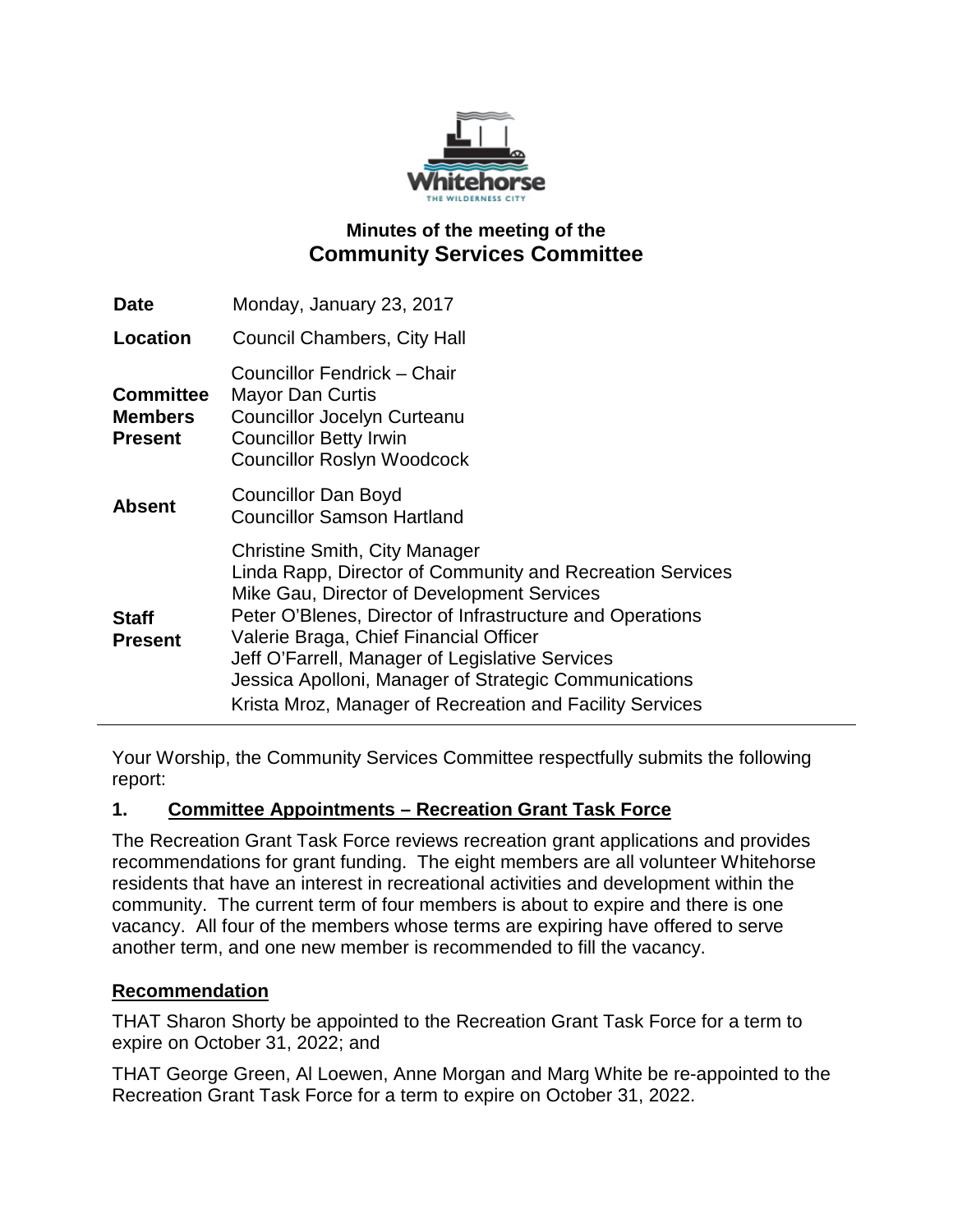

# **Minutes of the meeting of the Public Health and Safety Committee**

| <b>Date</b>                                          | Monday, January 23, 2017                                                                                                                                                                                                                                                                                                                                           |
|------------------------------------------------------|--------------------------------------------------------------------------------------------------------------------------------------------------------------------------------------------------------------------------------------------------------------------------------------------------------------------------------------------------------------------|
| Location                                             | <b>Council Chambers, City Hall</b>                                                                                                                                                                                                                                                                                                                                 |
| <b>Committee</b><br><b>Members</b><br><b>Present</b> | Councillor Jocelyn Curteanu - Chair<br><b>Mayor Dan Curtis</b><br><b>Councillor Robert Fendrick</b><br><b>Councillor Betty Irwin</b><br><b>Councillor Roslyn Woodcock</b>                                                                                                                                                                                          |
| <b>Absent</b>                                        | <b>Councillor Dan Boyd</b><br><b>Councillor Samson Hartland</b>                                                                                                                                                                                                                                                                                                    |
| <b>Staff</b><br><b>Present</b>                       | <b>Christine Smith, City Manager</b><br>Linda Rapp, Director of Community and Recreation Services<br>Mike Gau, Director of Development Services<br>Peter O'Blenes, Director of Infrastructure and Operations<br>Valerie Braga, Chief Financial Officer<br>Jeff O'Farrell, Manager of Legislative Services<br>Jessica Apolloni, Manager of Strategic Communications |

Your Worship, there is no report from the Public Health and Safety Committee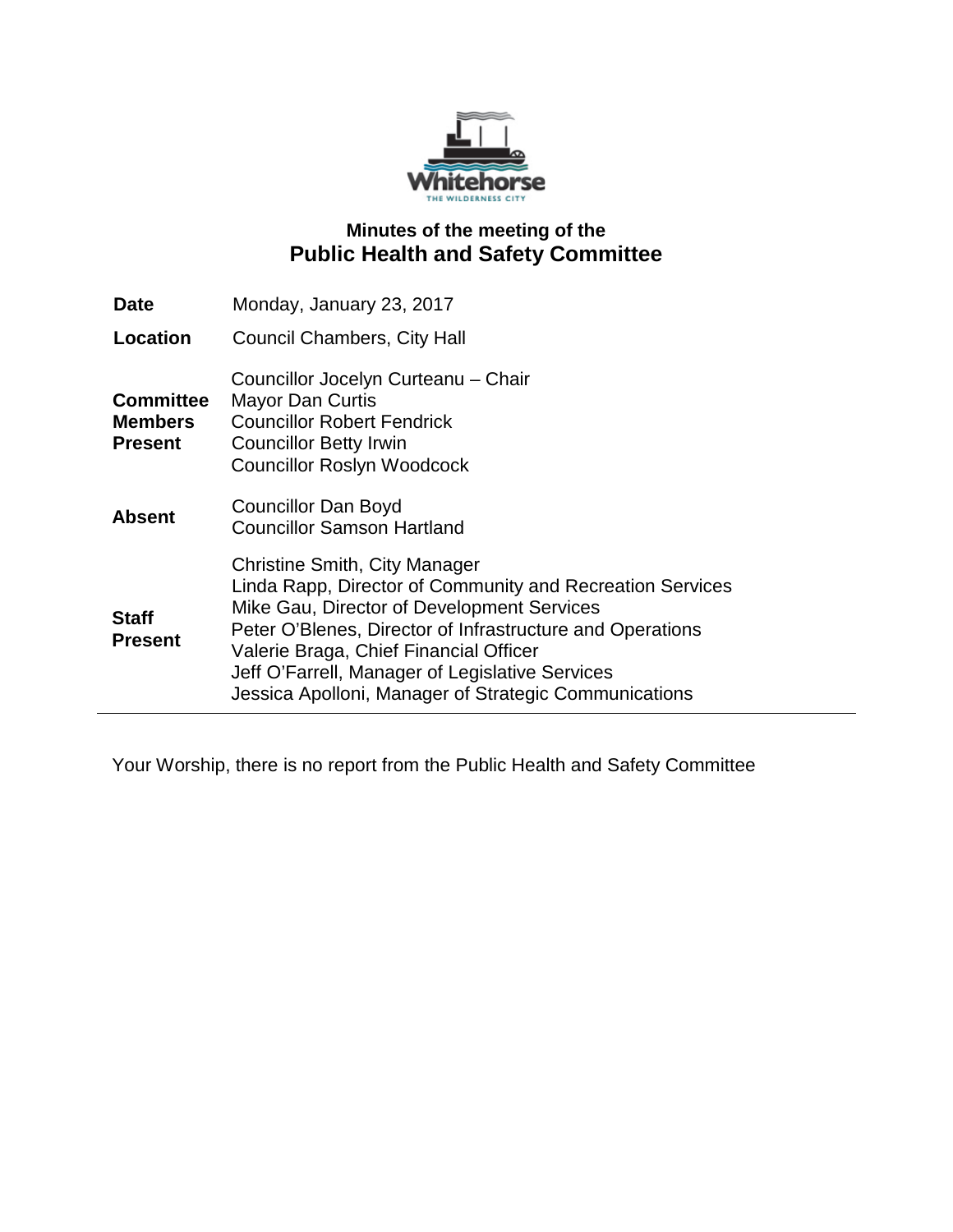

# **Minutes of the meeting of the Development Services Committee**

| <b>Date</b>                                          | Monday, January 23, 2017                                                                                                                                                                                                                                                                                                                                           |
|------------------------------------------------------|--------------------------------------------------------------------------------------------------------------------------------------------------------------------------------------------------------------------------------------------------------------------------------------------------------------------------------------------------------------------|
| Location                                             | <b>Council Chambers, City Hall</b>                                                                                                                                                                                                                                                                                                                                 |
| <b>Committee</b><br><b>Members</b><br><b>Present</b> | Councillor Jocelyn Curteanu - Chair<br>Councillor Betty Irwin - Vice Chair<br><b>Mayor Dan Curtis</b><br><b>Councillor Robert Fendrick</b><br><b>Councillor Roslyn Woodcock</b>                                                                                                                                                                                    |
| <b>Absent</b>                                        | <b>Councillor Dan Boyd</b><br><b>Councillor Samson Hartland</b>                                                                                                                                                                                                                                                                                                    |
| <b>Staff</b><br><b>Present</b>                       | <b>Christine Smith, City Manager</b><br>Linda Rapp, Director of Community and Recreation Services<br>Mike Gau, Director of Development Services<br>Peter O'Blenes, Director of Infrastructure and Operations<br>Valerie Braga, Chief Financial Officer<br>Jeff O'Farrell, Manager of Legislative Services<br>Jessica Apolloni, Manager of Strategic Communications |

Your Worship, there is no report from the Development Services Committee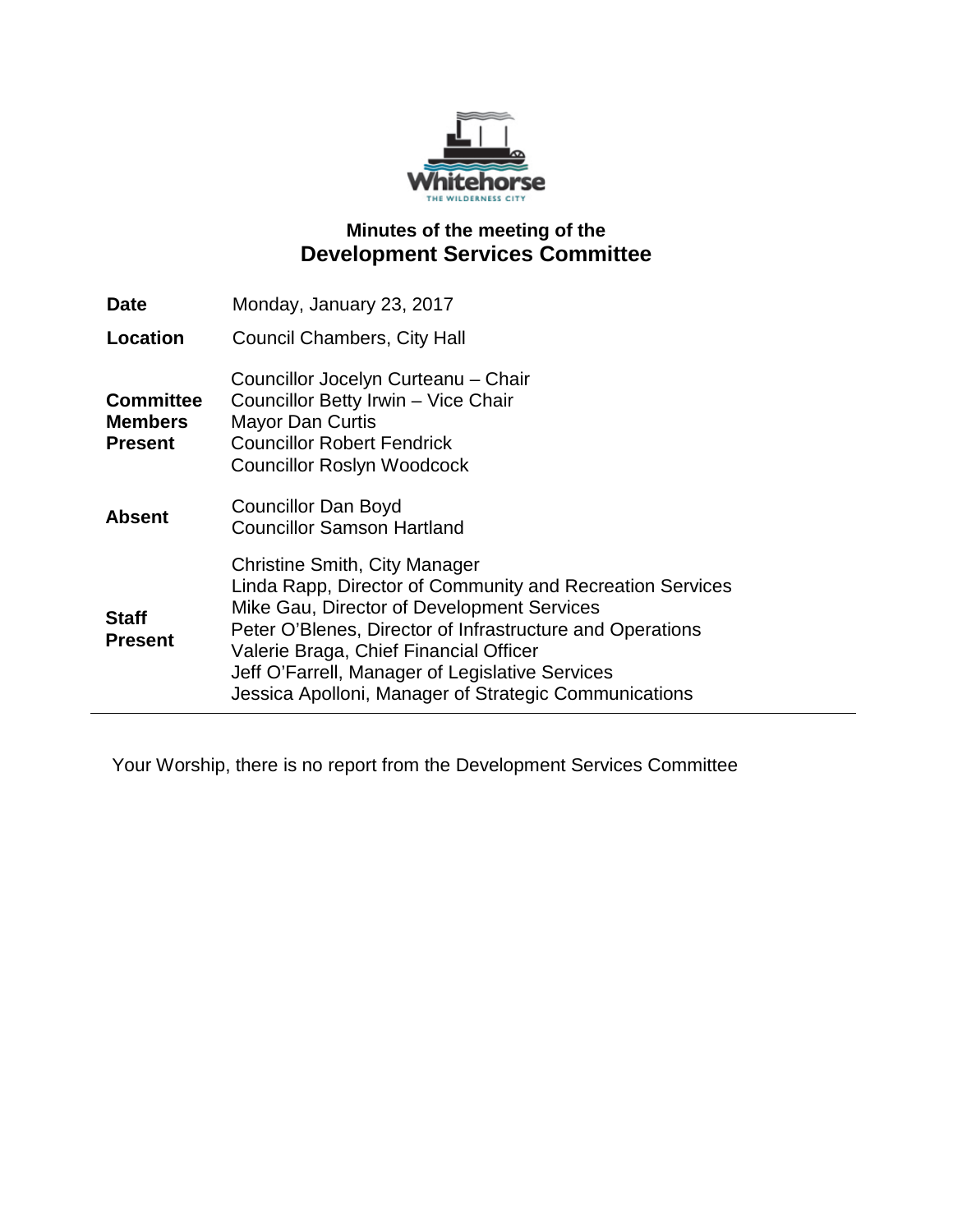

# **Minutes of the meeting of the Corporate Services Committee**

| <b>Date</b>                                          | Monday, January 23, 2017                                                                                                                                                                                                                                                                                                                                    |
|------------------------------------------------------|-------------------------------------------------------------------------------------------------------------------------------------------------------------------------------------------------------------------------------------------------------------------------------------------------------------------------------------------------------------|
| Location                                             | <b>Council Chambers, City Hall</b>                                                                                                                                                                                                                                                                                                                          |
| <b>Committee</b><br><b>Members</b><br><b>Present</b> | Councillor Roslyn Woodcock - Chair<br><b>Mayor Dan Curtis</b><br>Councillor Jocelyn Curteanu<br><b>Councillor Robert Fendrick</b><br><b>Councillor Betty Irwin</b>                                                                                                                                                                                          |
| <b>Absent</b>                                        | <b>Councillor Dan Boyd</b><br><b>Councillor Samson Hartland</b>                                                                                                                                                                                                                                                                                             |
| <b>Staff</b><br><b>Present</b>                       | Christine Smith, City Manager<br>Linda Rapp, Director of Community and Recreation Services<br>Mike Gau, Director of Development Services<br>Peter O'Blenes, Director of Infrastructure and Operations<br>Valerie Braga, Chief Financial Officer<br>Jeff O'Farrell, Manager of Legislative Services<br>Jessica Apolloni, Manager of Strategic Communications |

Your Worship, the Corporate Services Committee respectfully submits the following report:

## **1. Public Input Report – 2017 to 2019 Operating Budget**

At public input into the operating budget a delegate from the Whitehorse Chamber of Commerce commended the City for minimizing the tax increase. The Chamber recommended bringing the water and sewer rate increase in line with the tax increase and revising the budget process to better accommodate feedback from the Chamber and others. The Chamber also encouraged combining the capital and operating budgets and the reinstatement of the Finance Committee. Other comments received supported transit service expansion into Whistle Bend, continued implementation of the Solid Waste Action Plan, and full disclosure of the costs of the proposed Operations Building.

Yolande Vachon addressed the Committee to express concern regarding some of the trends in the budget.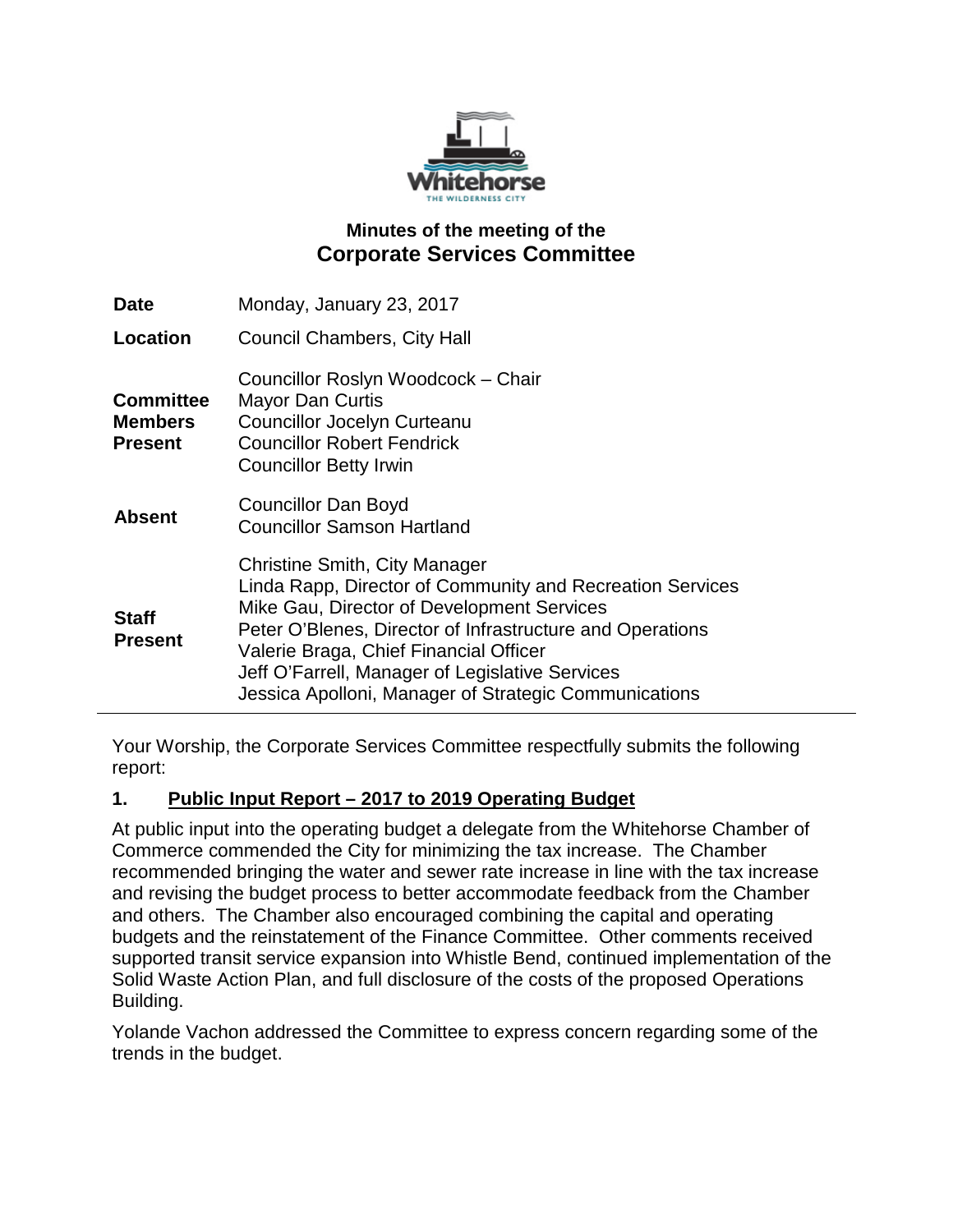### **Recommendation**

THAT Bylaw 2016-42, a bylaw to adopt the 2017 Operating and Maintenance Budget and the 2018 and 2019 Provisional Budgets, be brought forward for second and third reading under the bylaw process; and

THAT the associated tax levy and fees and charges amendment bylaws also be brought forward for second and third reading under the bylaw process.

## **2. Umbrella Amendment Bylaws – Capital and Operating Budgets**

The *Municipal Act* provides that council may by bylaw establish a procedure to authorize expenditures that vary from the annual capital expenditure program and operating budget. In accordance with the provisions of the capital and operating budget bylaws, a number of properly authorized budget amendments occurred throughout 2016. These amendments are now being brought forward under umbrella bylaws for Council authorization under the bylaw process.

### **Recommendation**

THAT Bylaw 2017-02, a bylaw to amend the 2016 – 2019 capital expenditure program with respect to budget adjustments made throughout 2016, be brought forward under the bylaw process; and

THAT Bylaw 2017-03, a bylaw to amend the 2016 operating and maintenance program with respect to budget adjustments made throughout 2016, be brought forward under the bylaw process.

## **3. Umbrella Grants Bylaw**

The *Municipal Act* requires that grants and gifts be authorized by bylaw. The City provides a variety of grants and donations to groups and organizations throughout the year. To facilitate the allocation of grant and donation funds, Council adopted a policy that allows grants to be approved by council resolution and subsequently authorized in an umbrella grant bylaw at year-end. This system allows the distribution of funds to qualified and approved applicants in a timely manner. A bylaw to authorize the grants approved throughout 2016 in accordance with council policies and resolutions is now being brought forward for council authorization.

#### **Recommendation**

THAT Bylaw 2017-01, a bylaw to authorize the allocation of various grants for the year 2016, be brought forward under the bylaw process.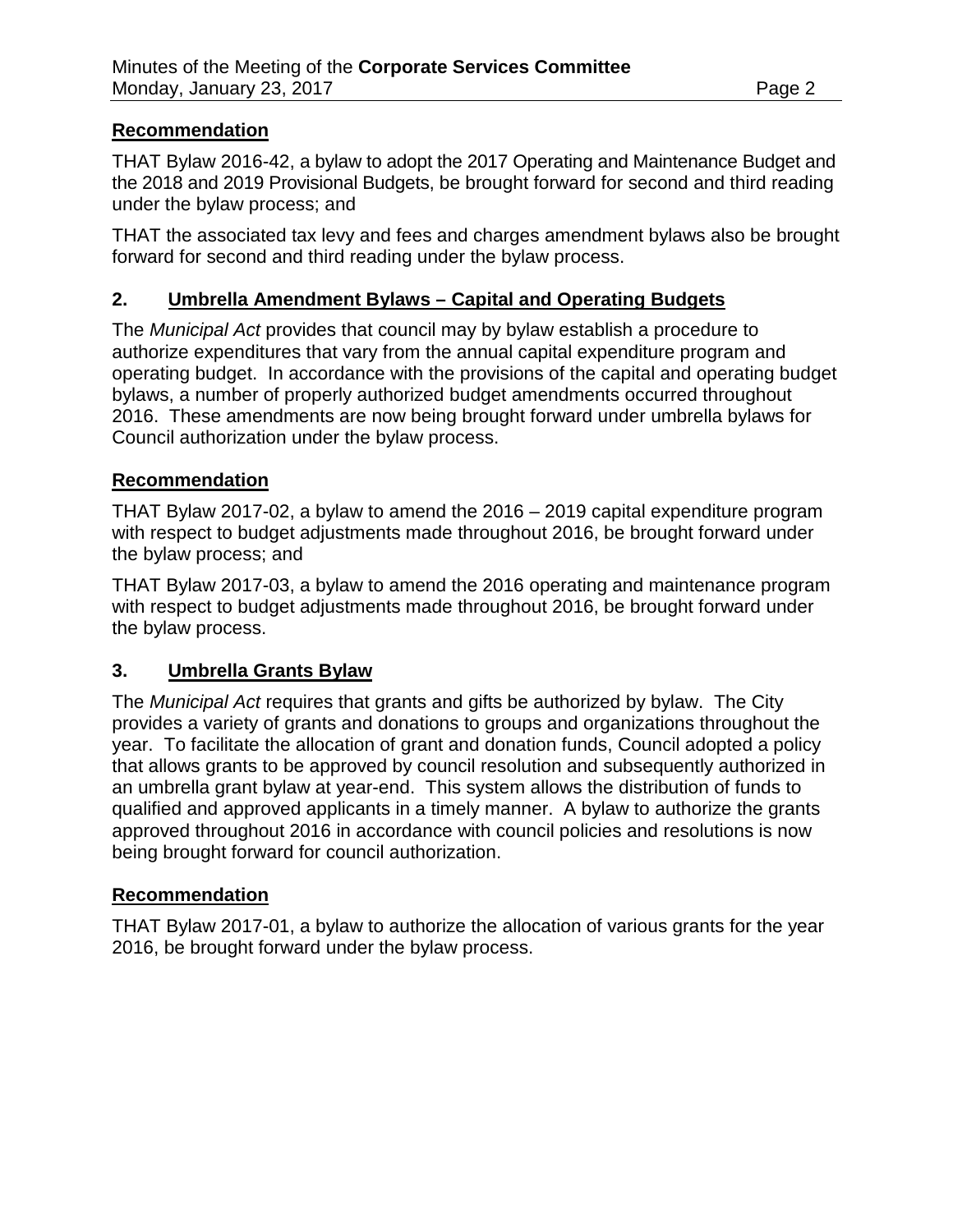

# **Minutes of the meeting of the City Planning Committee**

| Date                                                 | Monday, January 23, 2017                                                                                                                                                                                                                                                                                                                                                                                  |
|------------------------------------------------------|-----------------------------------------------------------------------------------------------------------------------------------------------------------------------------------------------------------------------------------------------------------------------------------------------------------------------------------------------------------------------------------------------------------|
| Location                                             | <b>Council Chambers, City Hall</b>                                                                                                                                                                                                                                                                                                                                                                        |
| <b>Committee</b><br><b>Members</b><br><b>Present</b> | Councillor Betty Irwin - Chair<br><b>Mayor Dan Curtis</b><br><b>Councillor Jocelyn Curteanu</b><br><b>Councillor Robert Fendrick</b><br><b>Councillor Roslyn Woodcock</b>                                                                                                                                                                                                                                 |
| <b>Absent</b>                                        | <b>Councillor Dan Boyd</b><br><b>Councillor Samson Hartland</b>                                                                                                                                                                                                                                                                                                                                           |
| <b>Staff</b><br><b>Present</b>                       | Christine Smith, City Manager<br>Linda Rapp, Director of Community and Recreation Services<br>Mike Gau, Director of Development Services<br>Peter O'Blenes, Director of Infrastructure and Operations<br>Valerie Braga, Chief Financial Officer<br>Jeff O'Farrell, Manager of Legislative Services<br>Jessica Apolloni, Manager of Strategic Communications<br>Patrick Ross, Manager of Planning Services |

Your Worship, the City Planning Committee respectfully submits the following report:

#### **1. Zoning Amendment – 9023 Quartz Road**

A development corporation owned by the Kwanlin Dün First Nation has applied to change the zoning of a parcel of land on Quartz Road with the intent of establishing several long term commercial leases on the site. No specific development has been proposed at this time.

The property is a Type 2 parcel listed in the Kwanlin Dün Self Government Agreement. Current development regulations will apply until the First Nation enacts its own zoning bylaw. The property is currently zoned Mixed Use Commercial-Industrial and the requested zoning is Commercial-Service. The subject lot is immediately adjacent to the boundary of the existing and proposed zoning and fronts on a major collector route that is more suited to commercial businesses than industrial activity.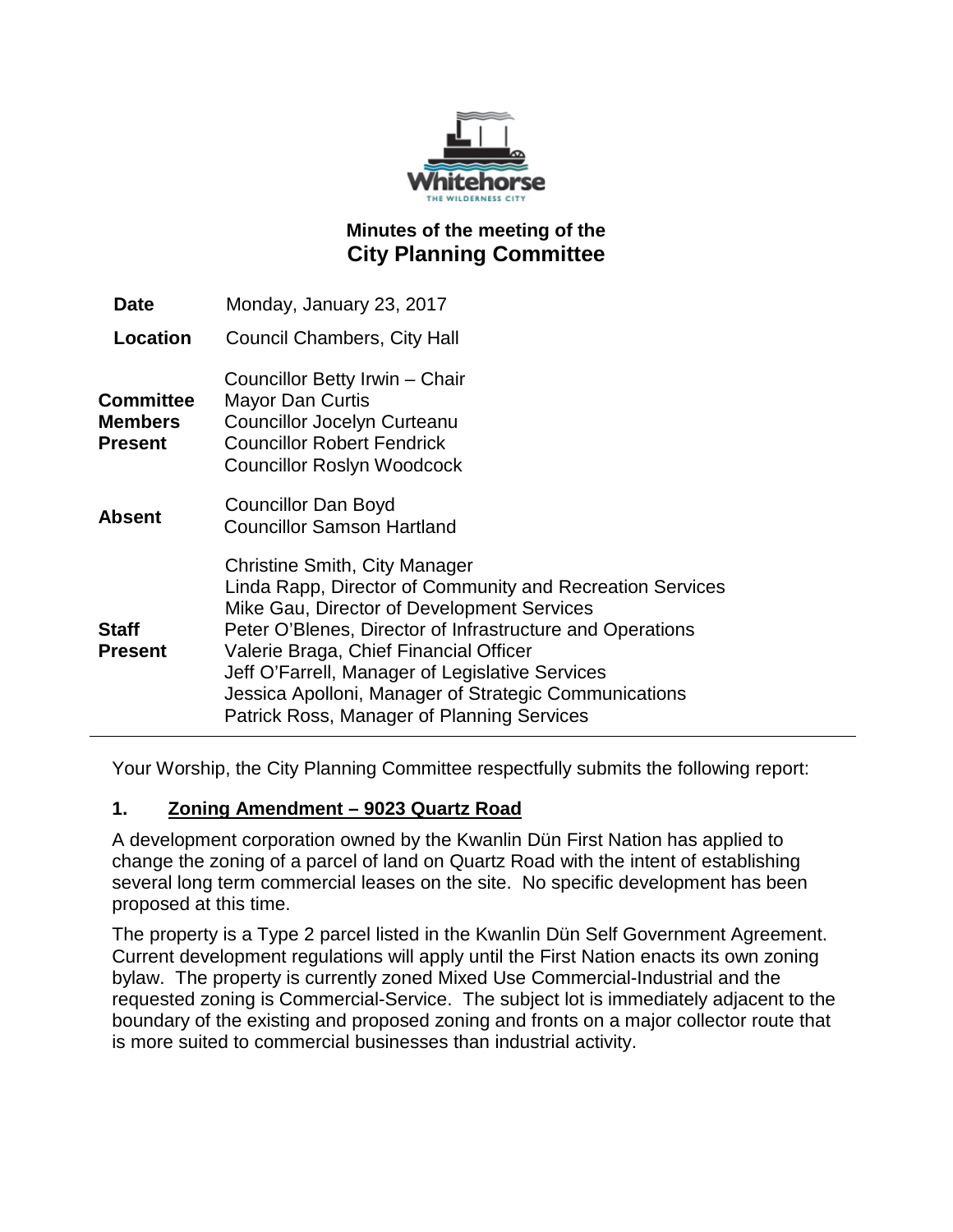### **Recommendation**

THAT Bylaw 2017-06, a bylaw to amend the zoning of a First Nations parcel at 9023 Quartz Road to allow for the development of long term commercial leases, be brought forward for consideration under the bylaw process.

## **2. Zoning Amendment – Annie Lake Trucking**

Annie Lake Trucking has applied to amend the zoning of a parcel of land on Lorne Road in the MacRae Subdivision from Environmental Protection to Mixed Use Industrial-Commercial. Under the YESAB process the proposed use has been determined to have no significant adverse environmental effects. The proposed zoning is consistent with the land use designation under the Official Community Plan. There are no sensitive environmental sites on the property and the current zoning recognizes that it is adjacent to the slope that leads to Basalt Creek and the Yukon River. Development of this parcel for industrial activity will likely not have any impact on the surrounding area.

### **Recommendation**

THAT Bylaw 2017-07, a bylaw to amend the zoning of a parcel of vacant land on Lorne Road in the MacRae Subdivision from Environmental Protection to Mixed Use Commercial-Industrial, be brought forward for consideration under the bylaw process.

## **3. Zoning Amendment – Sidhu Trucking Lot Expansion**

The owner of the property at 163 Collins Lane in the Whitehorse Copper Subdivision has applied to amend the zoning of a parcel of land adjacent to their lot to allow for a lot expansion. The intended use for the expansion area is to provide additional room for the existing trucking and construction business. The subject area is currently zoned Greenbelt. There are no known trails or recreation values within or adjacent to the parcel. Development of this parcel for industrial activity will likely not have any impact on the surrounding area. The application is consistent with the land use designation under the Official Community Plan.

## **Recommendation**

THAT Bylaw 2017-08, a bylaw to amend the zoning of a parcel of vacant land in the Whitehorse Copper Subdivision to allow for a lot expansion, be brought forward for consideration under the bylaw process.

## **4. Contract Award – Robert Service Way Planning Study**

The City released a Request for Proposals for the completion of a planning study for the Robert Service Way area. Three proposals were received and reviewed in accordance with the policy on procedures for the selection of professional consulting services.